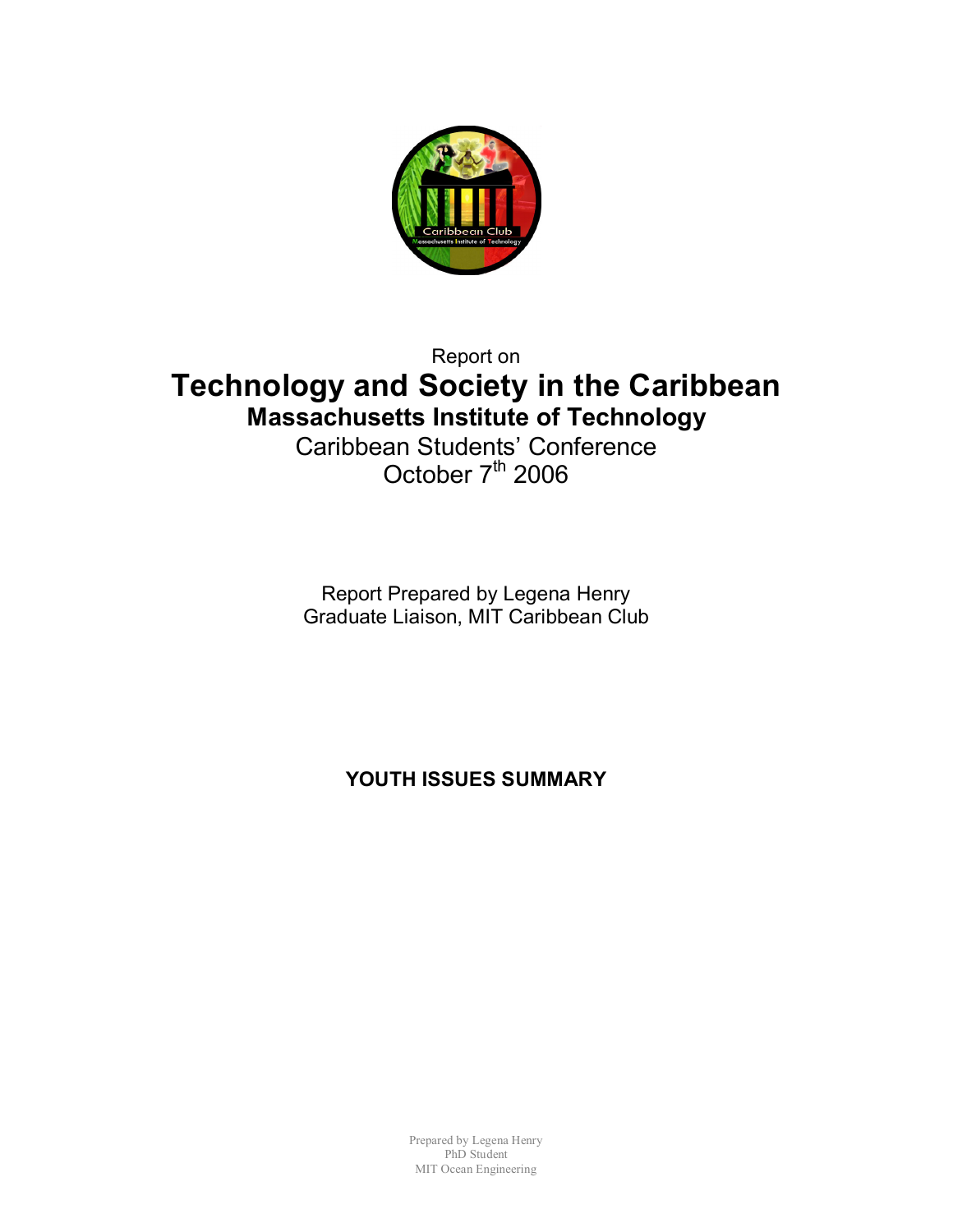### **Executive Summary**

Caribbean students meet on a regular basis and discussions are commonly held to cover regional issues among students at institutions such as Concordia University, Princeton University, Howard University, and many others in North America. In light of this, one may ask what about the 1st MIT Caribbean Students' Conference on Technology and Society in the Caribbean was different or even important. I can conclusively highlight four major features that made it a unique and necessary expression:

#### **Involvement of a Head of Government**:

When a Head of Government meets with students on issues they are all passionate about, it is empowering. Moreover, when a Head of Government formally responds to a student-run initiative (and in this case even changes his national-level schedule to accommodate the conference), it adds to the potency of the interaction to effect change.

#### **The theme of empowering emergent leaders**

The term "emergent leaders" was coined at a Global Leadership Interlink seminar at UWI St. Augustine campus in spring 2002. Many participants at the 1st MIT Caribbean Students' Conference heard the term for the first time, and readily responded to it. In the closing plenary, there was a moment of epiphany as participants' were asked to picture themselves as emergent leaders, sitting among future Patrick Manning's and Portia Simpson-Miller's in the auditorium. Workshops such as those on diversifying entrepreneurship in the region vividly illustrated tangible change agents to these emergent leaders.

### **Parallel thinking**

People recognized, in our parallel thinking exercises that it was possible to encounter novel approaches to problems by simply reaching beyond things they always say and think, and exploring untouched areas of fact and truth.

### **National leaders need to understand technology**:

In the keynote address, the picture of accelerated development in Trinidad and Tobago as a result of the government's understanding of the power of technology was a key element that resounded in both the Q&A and the workshop-discussions which followed.

As a result, the twelve workshops based on the idea of effecting human, social and national transformation through the propagation of values-based development principles, patterns and approaches, were imbued with positive energy.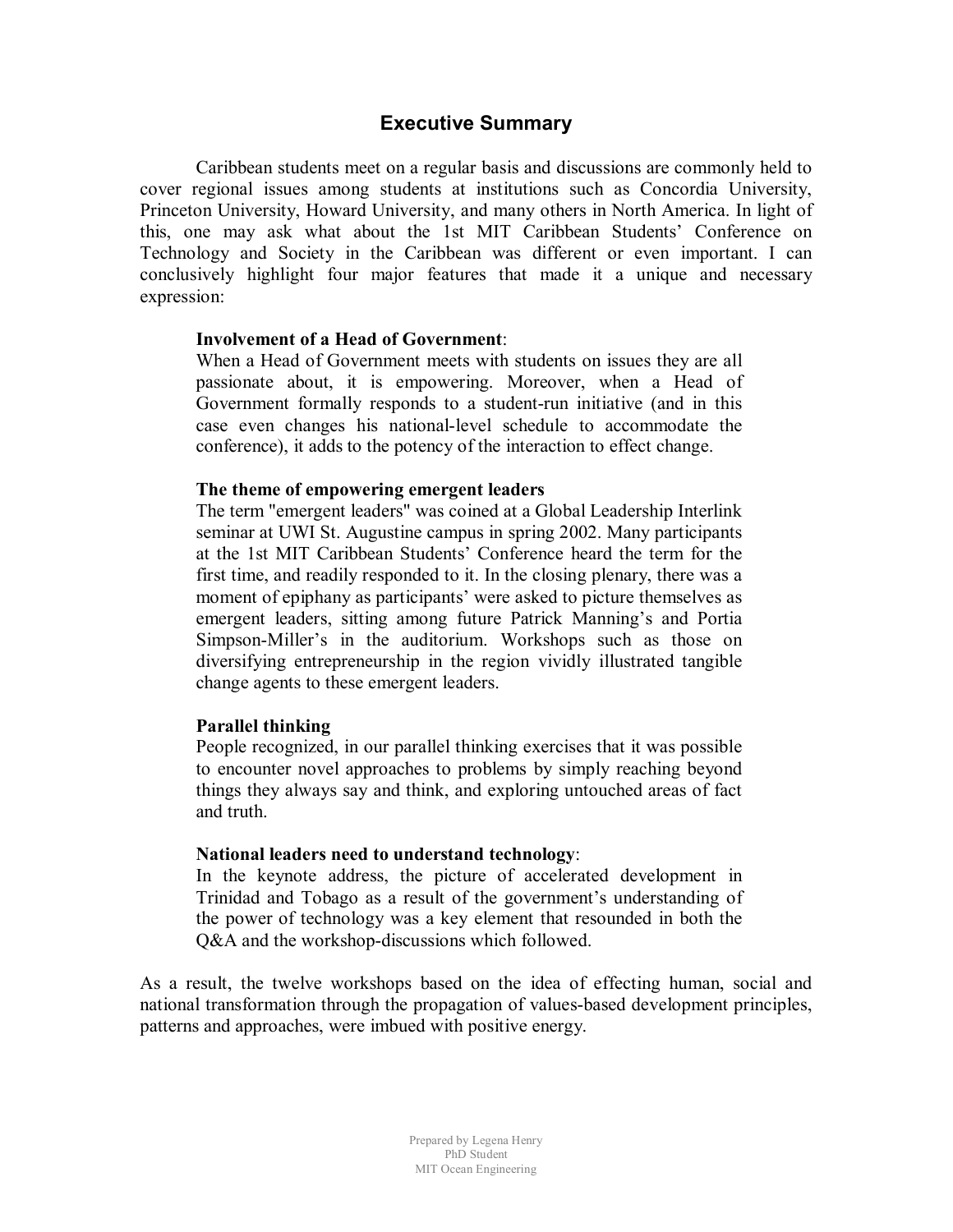### **Youth Issues Covered**

As a product of young people, this conference, considering societal issues as a whole, approached many issues from the perspective of young people. As you read on, you will discover how a group of brilliant young people addressed the leadership issues of their own generation, in looking through the lenses of twelve Caribbean socioeconomic areas.

However, I'll first make some overarching general comments on the Caribbean Diaspora's youth, in light of what was achieved at the conference.

In most cases, MIT students planned and moderated the conference workshop sessions, in order that all the participants would see MIT leading by example in bringing students (Emergent Leaders) to the table. For a weekend, these students took leadership roles in the determination of their future. Presiding in each workshop was a "Knowledge Base" or an expert from the field who was not allowed to moderate, but was present solely to assist when the student moderators found participants' questions were beyond their own scope. Each Knowledge Base was asked to give his/her educated assessment of the students' discussion at the very end.

This method was quite effective in allowing students to think and speak on youth issues like AIDS, Crime, Ethnicity in identity, Music and even those beyond typical "youth issues" such as merging Caribbean Currencies and importing aspects of the Aerospace Industry to the Caribbean.

The take-home message from these discussions is that leaders encourage more leadership and empowerment among Caribbean Youth when they make decisive actions towards incorporating them into the leadership process of their region. Commonly within Caribbean culture, the older are regarded as wiser, and in their presence, young people are typically not expected to contribute verbally, as much as they are asked simply to listen and learn. These workshop exercises expressed a healthy, balanced breaking away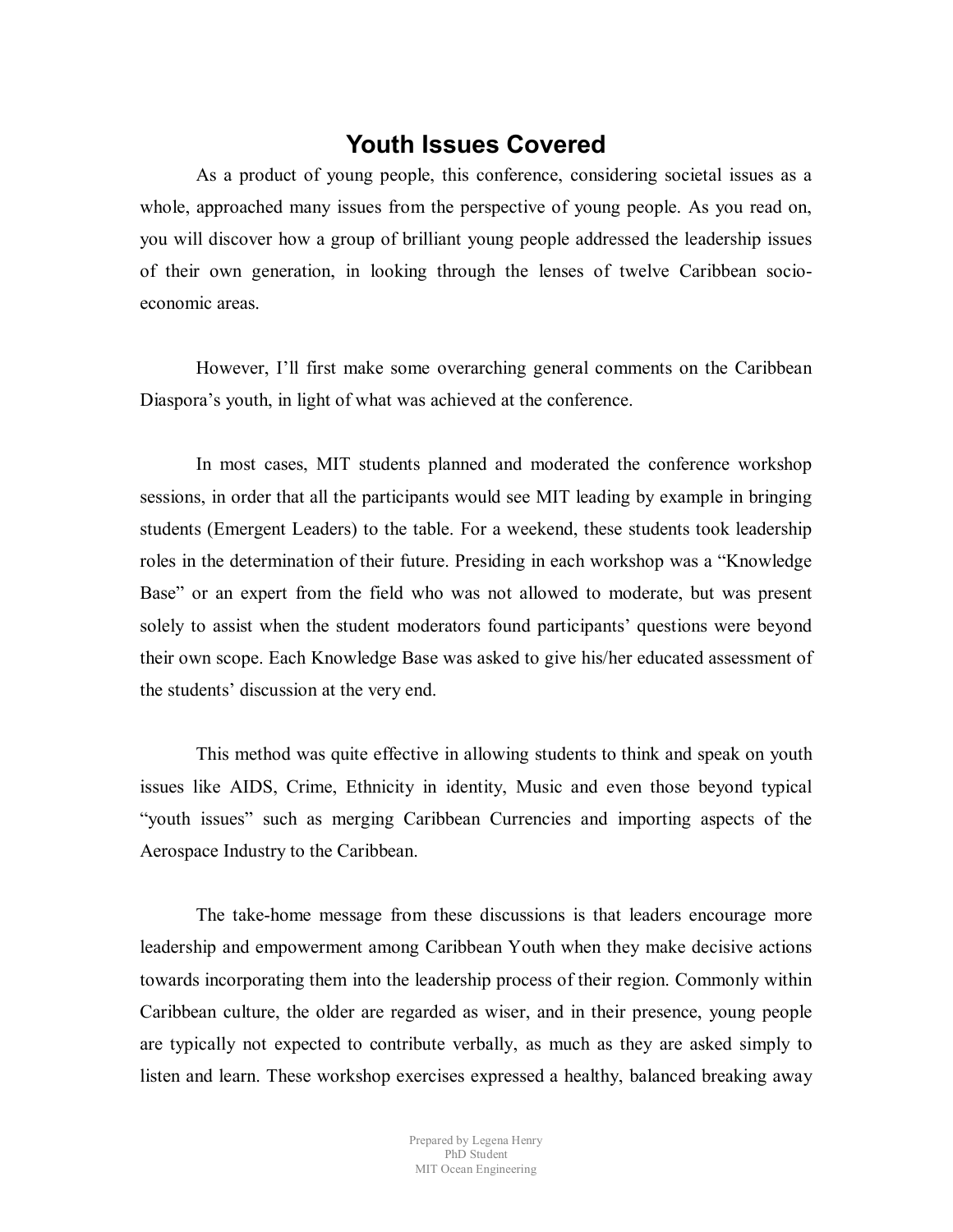from such a norm, as our highly respected, older experts sat mostly silently as Knowledge Bases in the room and listened to young people speak.

Beyond just the workshops, the Prime Minister's keynote Address also spoke volumes into the issue of Caribbean Youth. As mentioned above, when a Head of Government meets with students on issues they are all passionate about, it is empowering.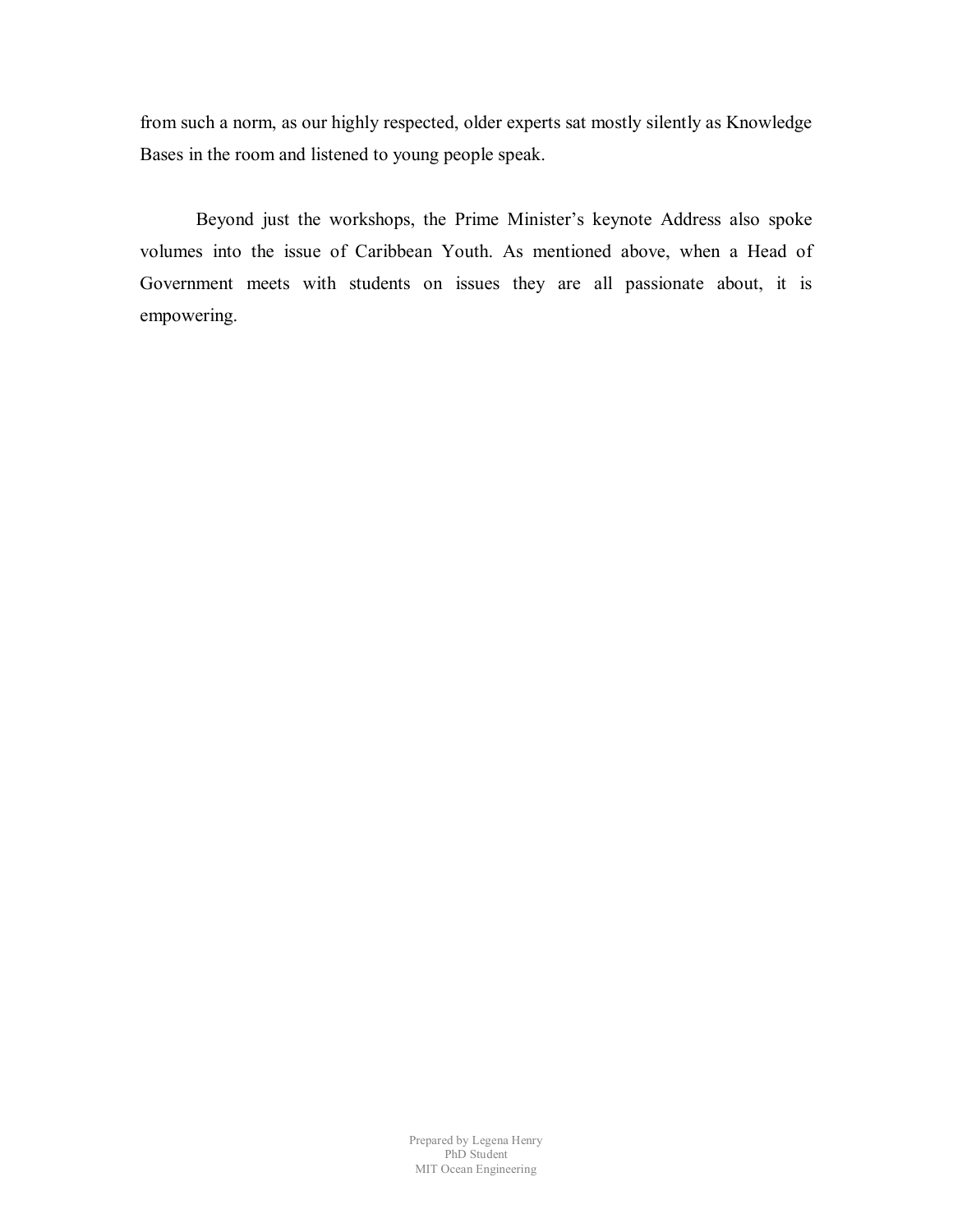## **Socio-Economic Issues Covered in workshops** *Directly Approaching* **Youth-Related Issues**:

In terms of workshop topics that were directly tied into the issues faced by Caribbean youth, the following workshops covered areas such as sexuality, education and career advancement, leadership examples for young people, crime among Caribbean youth, race and identity, and the influences and effect of music.

- AIDS Workshop
	- HIV/AIDS: the youth-related problems:
	- In Trinidad AIDS is prevalent in marginalized populations among the young people: prostitutes, gays, and illegal drug users. Therefore Caribbean Youth commonly see the disease as less "*medicalized"* and more moralized: i.e. if you have it it's because you did something wrong. In fact, among Caribbean youth, HIV/AIDS is universally seen as a "gay" disease (so others have a false sense of invincibility).
	- An issue particularly prevalent in Haiti and perhaps other islands is promiscuity among males – which is not necessarily seen as an issue of immorality
	- HIV/AIDS: Workable answers, as identified by youth:
	- Young people generally identify that morals are very important in solving the problem of the spread of HIV/AIDS i.e. the safest sex is no sex. Many turn to the institution of the church (Christianity is very prevalent in Caribbean cultures) and other religious institutions, for moral frameworks in which to steward their sexuality
	- Removing inaccurate stigmas among young people (via educational outreach) helps in projecting facts about safe social interactions with HIV/AIDS patients.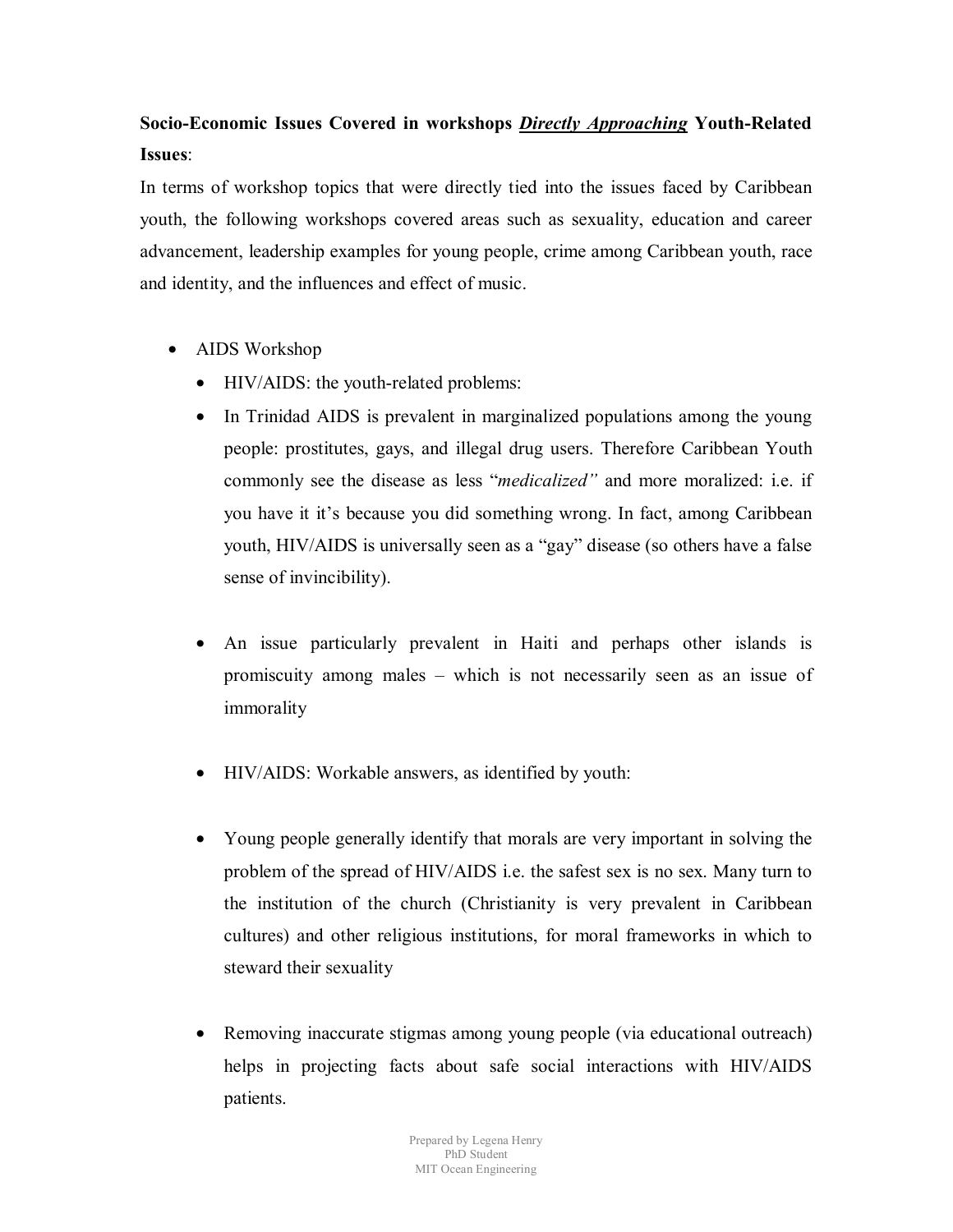- Brain Drain or "Brain Gain"?
	- Young people expressed the need for pull factors to return to the Caribbean.
	- At present many Caribbean governments have not engaged this generation of Emergent Caribbean Leaders to return home, or even informed them of opportunities for them to contribute to the region's needs from where they are in the United States.
	- Although people constantly look at the negative impact of the migration of young people as students and professionals leaving Caribbean nations, this workshop was a step towards looking at this very same phenomenon as *brain gain* instead of Brain Drain. The students discussed ways in which their presence away from home (as Caribbean students in the US) can actually help the region.
- Caribbean Examples of Good Leadership
	- Henri Christophe, Shirley Chisholm, Marcus Garvey, V. S. Naipaul and Alexander Hamilton were used as examples of the high quality of leadership that stems out of the Caribbean.
	- Young people examined what these people had at their disposal and the nature of the impact they made.
	- They compared these leaders' opportunities with their own and looked at how their own lives were lining up, or not.
	- A major point that came out of the workshop was this: Leadership is not only necessary in famous leaders like the ones listed, but it is a question of individuals making daily decisions to lead by example or not. Too much emphasis on famous leaders removes the importance of each individual young person's responsibility to lead in his/ her own walk of life.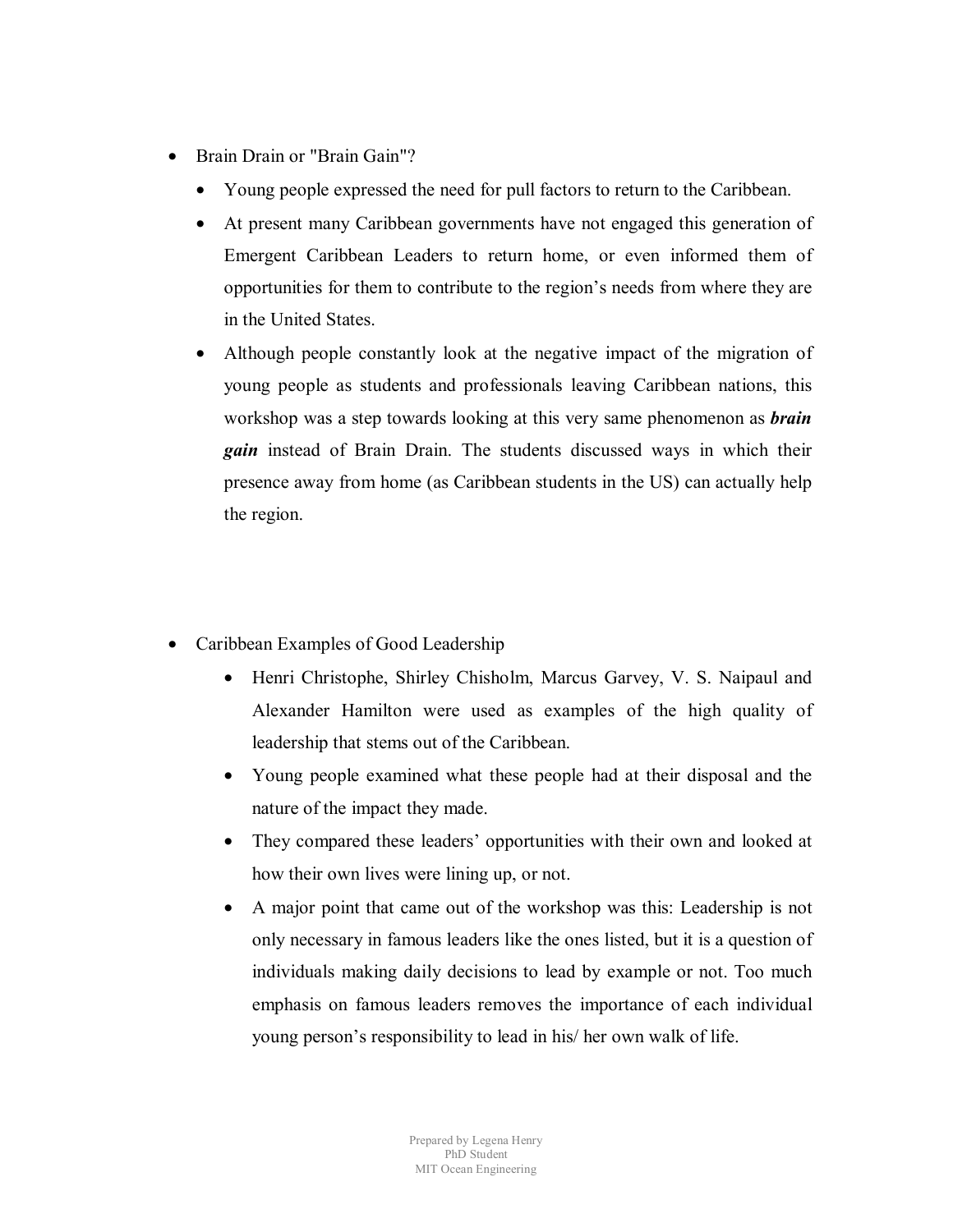- Crime
	- The main material of this workshop was a Crime-Reform case study from Trinidad and Tobago, in which a clergyman worked with a group of juvenile delinquents in Port-Of-Spain.
	- The main finding was that crime among young people can only be stopped and prevented by teaching respect and social responsibility among youth predisposed to crime. Many young criminals choose such a path in a quest to gain respect, and if they are respected and shown love by elders in their community, they are less likely to turn to lives wrongly empowered by criminal activity.
- The Legacy of Race
	- Caribbean born students from different universities around Boston were asked to present how their cultural identity has impacted their experience of living away from home. It was amazing to witness the embracing of 'Caribbean-ness' that occurred during these presentations.
	- There was some debate and discussion about which group a Caribbean student should identify with while in the United States, especially with respect to African Americans. Many people expressed a preference to identify with other Caribbean students rather than a person of similar external ethnicity – for example, a Caribbean girl with an East Indian father was more willing to identify with other Caribbean young people rather than a person from India. This was an indication of the strong impact that culture, rather than race, has on the people of our generation.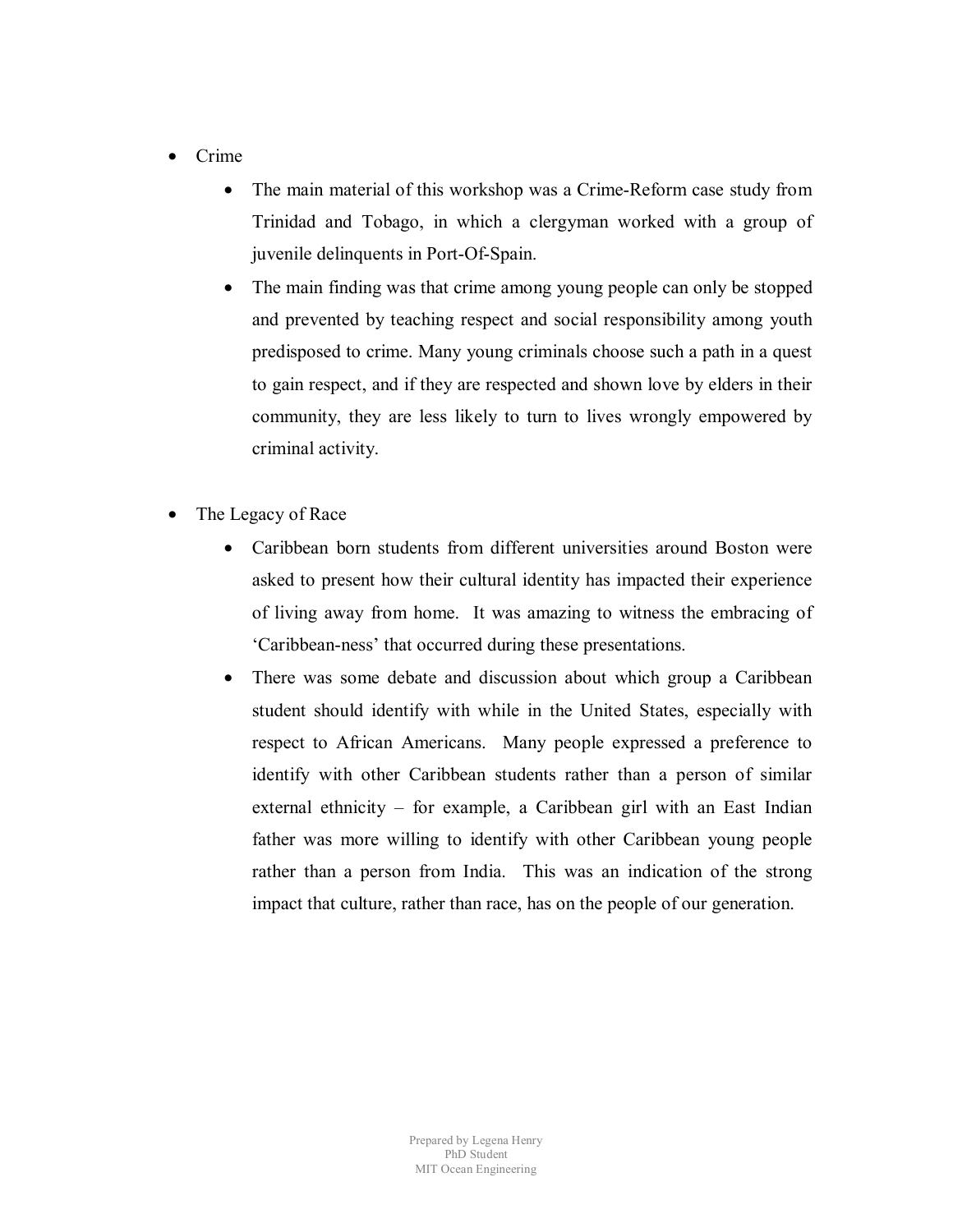- The Music Industry in the Caribbean
	- Visible Problems:
		- Young people listen to often sensual and/or violent rap, soca, reggae music, openly admitting that many youth's issues are associated with the poor values perpetrated in music.
		- New musical artistes write lyrics to make money, despite the fact that it is to the detriment of a generation of young black men (referring to the pervasive violence seen among black youth throughout the western hemisphere and the fact that they all listen to similar kinds of musical lyrics)
		- Lord Kitchener (Trinidadian Calypsonian, Aldwyn Roberts) once said that no artist makes a hit, it is the audience. Along these lines, the students in this workshop acknowledged that the audience has to embrace a recording / performance for it to become popular. They also admitted that there exists positive music but it is not heard because it is less sensual and therefore less appealing to the majority of youth
	- Workable Solutions:
		- On one side, artiste-driven Youth Campaigns/ Community effort to stop listening to vulgar songs under the understanding that society influences music, which in turn largely influences society (for e.g. Music desensitizes young people of Caribbean society to crime)
		- On the other side, perhaps music is being given too much credit as some young people are able to filter, (more than likely because of nurturing and other positive experiences they have with their parents and leaders). For example, in St. Vincent, young black men listen to the same music as their counterparts in other CARICOM countries, but do not display the level of violence seen among young criminals in other islands like Trinidad and Jamaica.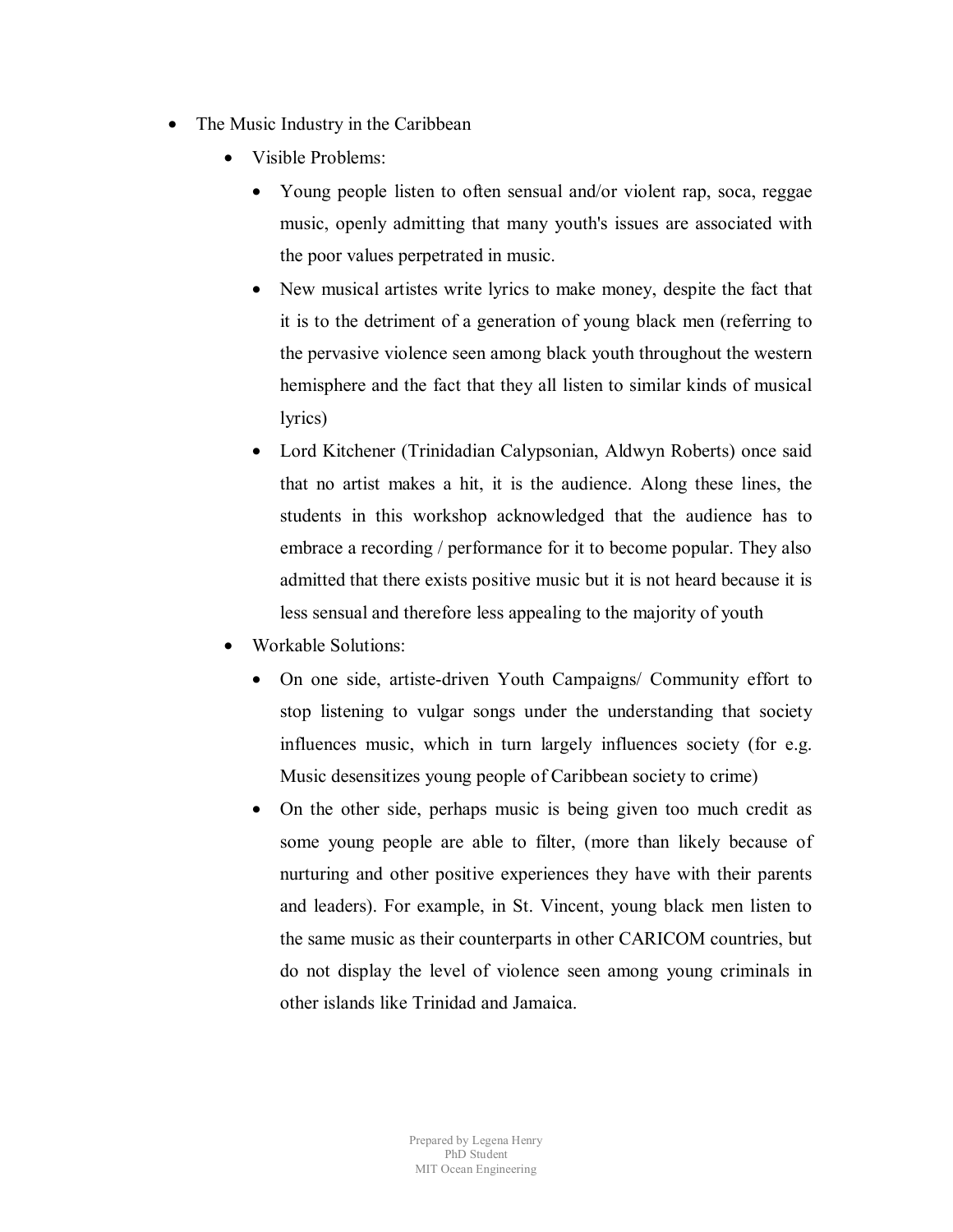### **Socio-Economic Issues Covered in workshops** *Beyond* **Youth-Related Issues**:

Young people who can lead are less likely to be led astray by negative social stigmas and misaligned ideals. A large part of society's youth-related problems can be solved when young people are incorporated into wider society as valuable people who are able to contribute. In the following workshops, rich discussions produced stellar, novel discussions about Caribbean regional advance, beyond simply youth-related issues. Such deliberations reinforced to the youth that they too, can lead.

- Aerospace Technology in the Caribbean
- Diversifying Entrepreneurship in the Caribbean
- Drinking Water in Haiti
- Solar Power in the Caribbean
- The "Caribbean Euro" debate session
- The Caribbean in the World G8 Summit 2006